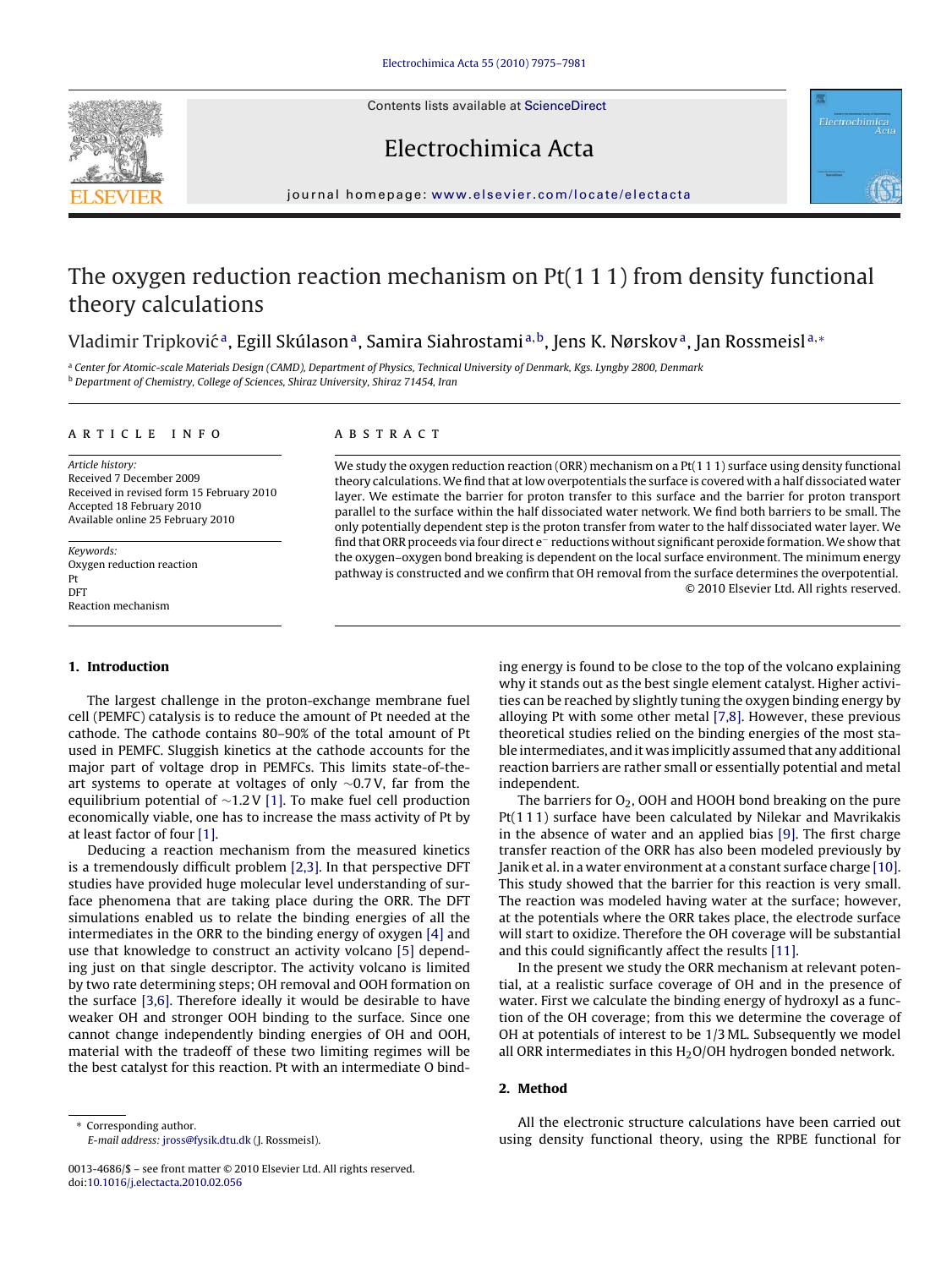<span id="page-1-0"></span>exchange and correlation [\[12\]. T](#page-5-0)he optimized RPBE lattice constant of Pt of 4.02 Å was used. The Pt(1 1 1) electrode was represented by periodically repeated 3 layer slabs separated by 12 Å of vacuum. Test with a 5-layer slab gave similar binding energies (within  $\sim$ 0.07 eV per water layer). Various unit cell sizes (3 × 4), (6 × 3),  $(6 \times 4)$ , and  $(6 \times 6)$  sampled with  $(3 \times 2 \times 1)$ ,  $(2 \times 4 \times 1)$ ,  $(2 \times 3 \times 1)$ , and  $(2 \times 2 \times 1)$  Monkhorst–Pack k-point sampling grid [\[13\]](#page-5-0) were used throughout this work. Symmetry has been used to further reduce number of k-points. The dipole correction was used in all cases to decouple the electrostatic interaction between the periodically repeated slabs. The Kohn–Sham equations were solved using a plane wave basis with a plane wave and density cutoff of 26 Ry. Ionic cores are described with Vanderbilt ultrasoft pseudopotentials [\[14\]. A](#page-5-0) Fermi smearing of 0.1 eV was used and energies were extrapolated to an electronic temperature of 0 K. The two bottom layers of the slab were fixed in their bulk positions, while the top layer together with adsorbates was allowed to relax until the sum of the absolute forces was less than 0.05 eV Å−1. Transition states were located using nudged elastic band method [\[15,16\].](#page-5-0) In addition to the standard RPBE calculations, we investigated the effect of including van der Waals interaction by performing calculations of the water layer using the vdW-DF functional [\[17,18\].](#page-5-0) All calculations were performed using Dacapo [\[19\], G](#page-5-0)PAW [\[20\]](#page-5-0) and ASE simulation package [\[21\].](#page-6-0)

#### **3. Results and discussions**

The outline of this section is as follows. First we investigate the half dissociated water layer. We calculate the differential adsorption energy of OH on Pt(1 1 1) surface shown in Fig. 1. We discuss and estimate the barriers for proton transfer from the electrolyte to the OH on the surface and surface proton diffusion, in Figs. 2 and 3, respectively. We illustrate a possible reaction mechanism in [Fig. 4](#page-2-0)



Fig. 1. (a) Average free adsorption energy of hydroxyl species on Pt(111). Discrete values (black squares) are linearly fitted (black dashed line) from low and high coverage end to 1/3 of hydroxyl coverage. Fits are used to get the differential adsorption energy of OH on the surface (yellow line). Dashed yellow line represents the discontinuity in the differential free energy at 1/3 ML hydroxyl coverage. Differential free energies of hydroxyl at different ends of discontinuity, 0.79 and 1.16 eV are also indicated. (b) Top view of four representative OH coverage structures, at very low hydroxyl coverage (0.08 ML), at different ends of discontinuity (0.33 and 0.42 ML) and at very high hydroxyl coverage (0.66 ML), in the order from left to right, respectively.



**Fig. 2.** Potential energy profiles for reducing one OH in the half dissociated water network by proton in the second water layer at three different initial potentials. The potential does not change much during the proton transfer reaction. Inset shows Brønsted–Evans–Polanyi (BEP) relationship for the charge transfer to the surface OH. Transfer coefficient (BEP slope) and the reaction barrier at the equilibrium are 0.5 and 0.26 eV, respectively.

and finally in [Figs. 5 and 6](#page-3-0) we construct the free energy diagram (FED) of the minimum reaction path taking proton transfer and surface diffusion into account.

## 3.1. OH coverage

It has been found both experimentally [\[22,23\]](#page-6-0) and theoretically [\[22,24,25\]](#page-6-0) that the most stable water structure forms a honeycomb  $(\sqrt{3} \times \sqrt{3})$ R30 pattern with 2/3 ML water coverage. This water bilayer structure consists of two differently coordinated water molecules; where one is parallel to the surface and the other water molecule has an O–H bond pointing towards/away from the surface. These two structures have the same stability within a few meV [\[22,26–29\]. W](#page-6-0)ater can easily react with oxygen on the surface to form OH maintaining the honeycomb structure [\[28\]. A](#page-6-0) water phase where every second water molecule has dissociated to OH has been named the half dissociated water structure. This particular water phase was found to be the most stable one up to 160 K under UHV conditions [\[30\]. T](#page-6-0)his stability stems from very strong  $OH-H<sub>2</sub>O$ hydrogen bond [\[31,32\]. T](#page-6-0)he number of these bonds is maximized in this structure because every OH is bonded to three adjacent water molecules.



**Fig. 3.** The transition state energy for proton diffusion within the half dissociated water layer as a function of the applied field. Dipole moment perpendicular to the surface is very small, 0.011 eÅ, indicating that this step is potential independent.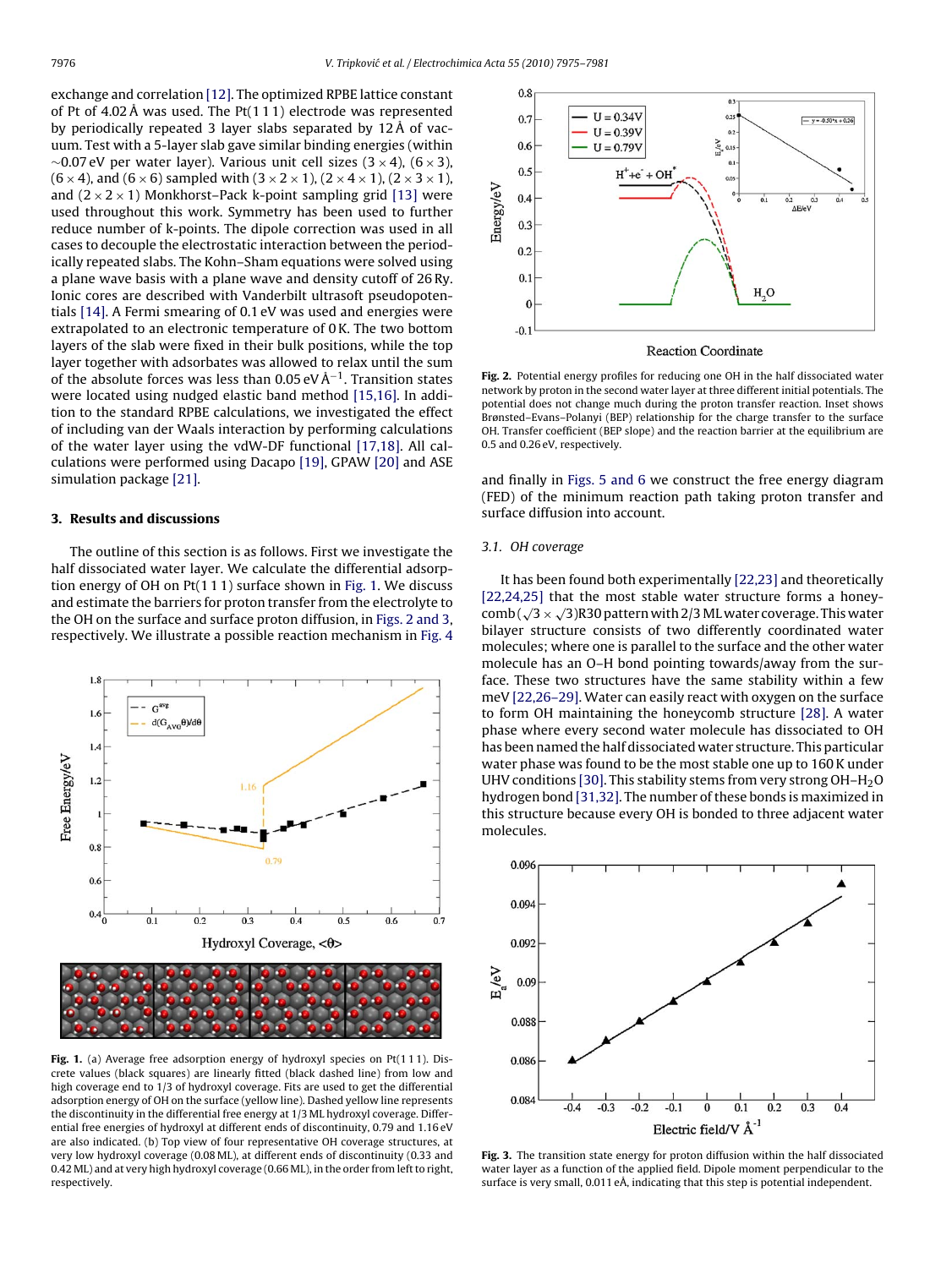<span id="page-2-0"></span>

**Fig. 4.** Schematic illustration of the reaction mechanism. Surface is covered with half dissociated water network (transparent background). Four additional hydrogen atoms indicated (left and right panels). These atoms can easily diffuse to the reaction center (middle panel) where they reduce ORR intermediates. The dashed yellow box in the middle panel represents the simulated unit cell. All the structures are shown embodied in the half dissociated water network.

Under electrochemical conditions, cyclic voltammograms for Pt(1 1 1) show an oxidation peak around 0.8 V vs. reversible hydrogen electrode (RHE) (from simulation point of view there is no difference between the reversible and the standard hydrogen electrode [\[33\]\).](#page-6-0) This peak is believed to be related to the splitting of water into adsorbed OH\* and H<sup>+</sup> + e<sup> $-$ </sup> [\[34,3\]. I](#page-6-0)t is difficult to get the exact surface structure via in situ experiments. However, infrared spectroscopy suggests that the water on  $Pt(111)$  is in an ice-like structure [\[35\]. F](#page-6-0)rom DFT simulations of the oxidation peak in cyclic voltammograms, charge seems to be well reproduced by assuming an isotherm with the half dissociated water layer [\[2,29\].](#page-5-0)

In the next section we will be looking at the three different free energies schemes for OH adsorption; average, integral and differential free energy scheme. The average free energy of OH is defined as the average adsorption energy per number of OHs, n, in the simulated cell. This energy shows the strength of the interaction between the adsorbed OH species. On the other hand, integral free energy is the total OH adsorption energy normalized with the respect to the size of the simulated cell or equivalently number of the surface atoms, N, in the simulation. It is obtained by multiplying the average free energy with the OH coverage. Besides this energy equals the energy stored in a capacitor set up between surface adsorbed water layer and the slab. Differential free adsorption energy is obtained by differentiating the free integral energy with respect to the OH coverage. Differential adsorption energy shows the most stable surface structure at corresponding potential. The relationship between the three different energy schemes is given in Eq. (1).

$$
\frac{\mathrm{d}G}{N \,\mathrm{d}\theta} = \frac{\mathrm{d}(G^{\text{avg}}\theta)}{\mathrm{d}\theta} = \frac{\mathrm{d}(G^{\text{int}})}{\mathrm{d}\theta}, \quad \theta = \frac{n}{N} \tag{1}
$$

The average free energy of OH species as a function of coverage is presented in [Fig. 1](#page-1-0) (black squares). We start by stepwise removing H atoms from the water bilayer. When 1/3 ML of OH coverage is reached, further increase of the OH concentration can only be achieved by taking one of the hydrogen atoms from the water molecules in plane with the surface. This equals to removing one of the hydrogen bonds. 2/3 of OH coverage is reached when one hydrogen atom has been abstracted from all water molecules. We note here that this high OH coverage is unrealistic under electrochemical conditions and that oxide layer will instead build up on the surface at higher potentials [\[11,36\].](#page-5-0)

Free average energy adsorption profile (dashed black line) is obtained by linearly fitting discrete points from both, low and high coverage end to the coverage of 1/3 ML of hydroxyl. It can be seen from [Fig. 1](#page-1-0) that OH–OH interaction has a kink in the middle, meaning that the interaction is attractive below 1/3 ML and repulsive above 1/3 ML.

There are two ways in which we can calculate the adsorption energy of OH. We will illustrate this on the example of the integral energy. The first way is to compare the adsorption energies of OH on the surface to the liquid water and hydrogen molecules in the gas phase, whereas water in the bilayer is used as a reference for water molecules. Zero point energy and entropy correction are added to get the free adsorption energy at  $300$  K ( $G = E + ZPE - TS$ ).

$$
E_{\text{OH}}^{\text{int}} = E \left( \theta \text{OH} + \left( \frac{2}{3} - \theta \right) H_2 \text{O} \right) - E_{\text{slab}} - \frac{2}{3} E (H_2 \text{O}) + \frac{1}{2} \theta E (H_2) - \left( \frac{2}{3} - \theta \right) (E (H_2 \text{O*}) - E_{\text{slab}} - E (H_2 \text{O}))
$$
(2)

Here  $E(H_2O^*)$  is the average energy of a water molecule in the water bilayer on the surface.

Another more direct way of calculating the adsorption energy is:

$$
E_{\text{OH}}^{\text{int}} = E \left( \theta \text{OH} + \left( \frac{2}{3} - \theta \right) H_2 \text{O} \right) - E_{\text{slab}} + \frac{1}{2} \theta E(H_2) - \frac{2}{3} E(H_2 \text{O*})
$$
\n(3)

## **Table 1**

Dissociation barriers and bond lengths for themost stable oxygen species on Pt(1 1 1) slab coordinated to different number of water molecules. Bond length for  $O<sub>2</sub>$  in vacuum from RPBE-DFT calculation is also included for comparison.

|                        | E <sup>diss</sup> /eV | Bond length/nm |
|------------------------|-----------------------|----------------|
| ${\rm O}_2\;({\rm g})$ |                       | 0.124          |
| $\mathrm{O}_2$         | 0.73                  | 0.135          |
| $O_2 + H_2O$           | 0.67                  | 0.140          |
| $O_2 + 2H_2O$          | 0.48                  | 0.142          |
| $OOHa + 2H2O$          | 0.37                  | 0.144          |

In this case OOH is the most stable oxygen species on the surface.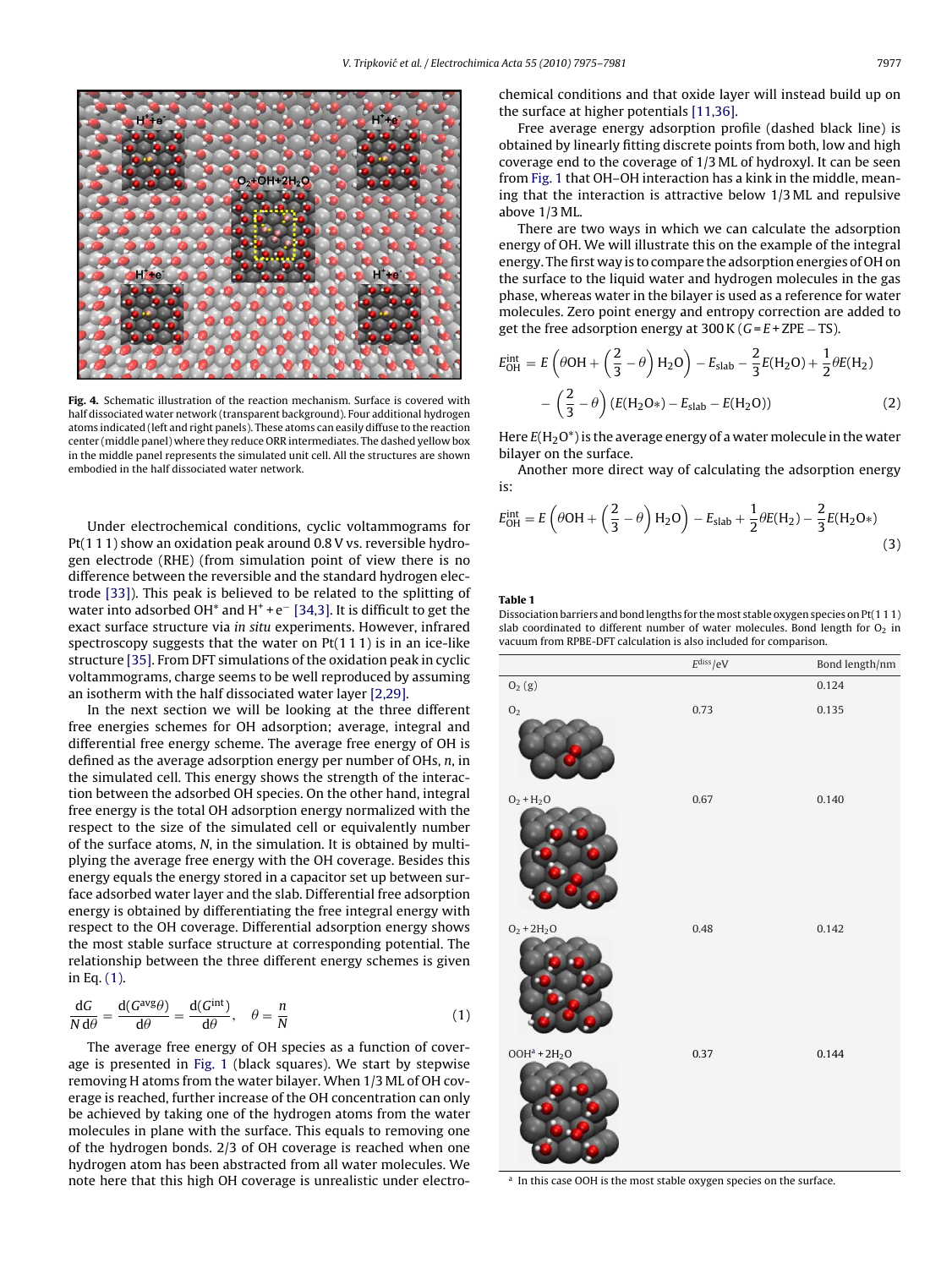<span id="page-3-0"></span>

Reaction coordinate



Fig. 5. (a) Free energy diagram for O<sub>2</sub> reduction at two different potentials, 0 (upper) and 0.9 V (lower), respectively. Red color indicates the associated species and the barriers between them. Blue color indicates dissociated species and the barriers for dissociation. Local structures are indicated above the figure panel following the same color code as the species they designate. Labels a–h correspond to the structures in b. Only the species in the reactive center are designated. Other species are left out for the sake of transparency. The thin solid and dashed lines represent the chemical and electrochemical reaction steps. At 0 V peroxide level in aqueous solution after first and second proton transfer is also indicated (green dashed line). Different electrochemical steps are fixed to the values (0.79 eV, 1.16 eV) from [Fig. 1](#page-1-0) in the way explained in the text. d1 (0.21 eV) and d2 (0.12 eV) represents the effect of (de)stabilization or equivalently energy difference between the structure in the reaction path and the most stable structure with same number of species (one in [Fig. 1\).](#page-1-0) Minimum energy path is highlighted at 0.9 V. (b) The most important intermediate structures on the ORR potential energy landscape embodied in the half dissociated water layer network, labeled from a-h. Pt(111) slab, oxygen and hydrogen atoms are colored in dark gray, red and white, respectively. Oxygen and hydrogen atoms designated in the FED are colored in pink and yellow, respectively.

This corresponds to using the water in the bilayer as a reference for OH instead of the liquid water and  $H_2$  in the gas phase. If the water bilayer was in equilibrium with liquid water, Eqs. [\(2\) and \(3\)](#page-2-0) would give the same result. The challenge is that in the standard GGA simulations the stability of water in the bilayer is underestimated mainly due to lack of van der Waals forces. This means that the potential for water oxidation will also be underestimated. We find that including the van der Waals interactions within the water layer and between the water layer and the surface, stabilize each water molecule with ∼0.15 eV compared to the standard RPBE-GGA calculations. This brings the oxidation potential calculated with Eq. [\(3\)](#page-2-0) close to the potential calculated with Eq. [\(2\). I](#page-2-0)n the following we therefore use first of the two methods for calculating adsorption energies.

Differentiating the integral free energy (see Eq. [\(1\)\)](#page-2-0) we get the differential free energy of the hydroxyl species on the surface (yellow line). The kink in the average free adsorption energy becomes a discontinuity (yellow dashed line) in the differential free adsorption energy.

The differential free energy of OH at different ends of the discontinuity at 1/3 coverage is 0.79 and 1.16 eV, respectively. We conclude from these values that adding/removing  $H^+ + e^-$  to/from the half dissociated water differs by 0.37 eV. This is in agreement with previous DFT studies on the OH-H<sub>2</sub>O structure [\[31,32\].](#page-6-0)

We apply the computational standard hydrogen electrode (SHE) [\[5\]](#page-5-0) to convert the differential free energy scale into an electric potential scale in a similar way as it was done previously for hydrogen adsorption [\[37\].](#page-6-0)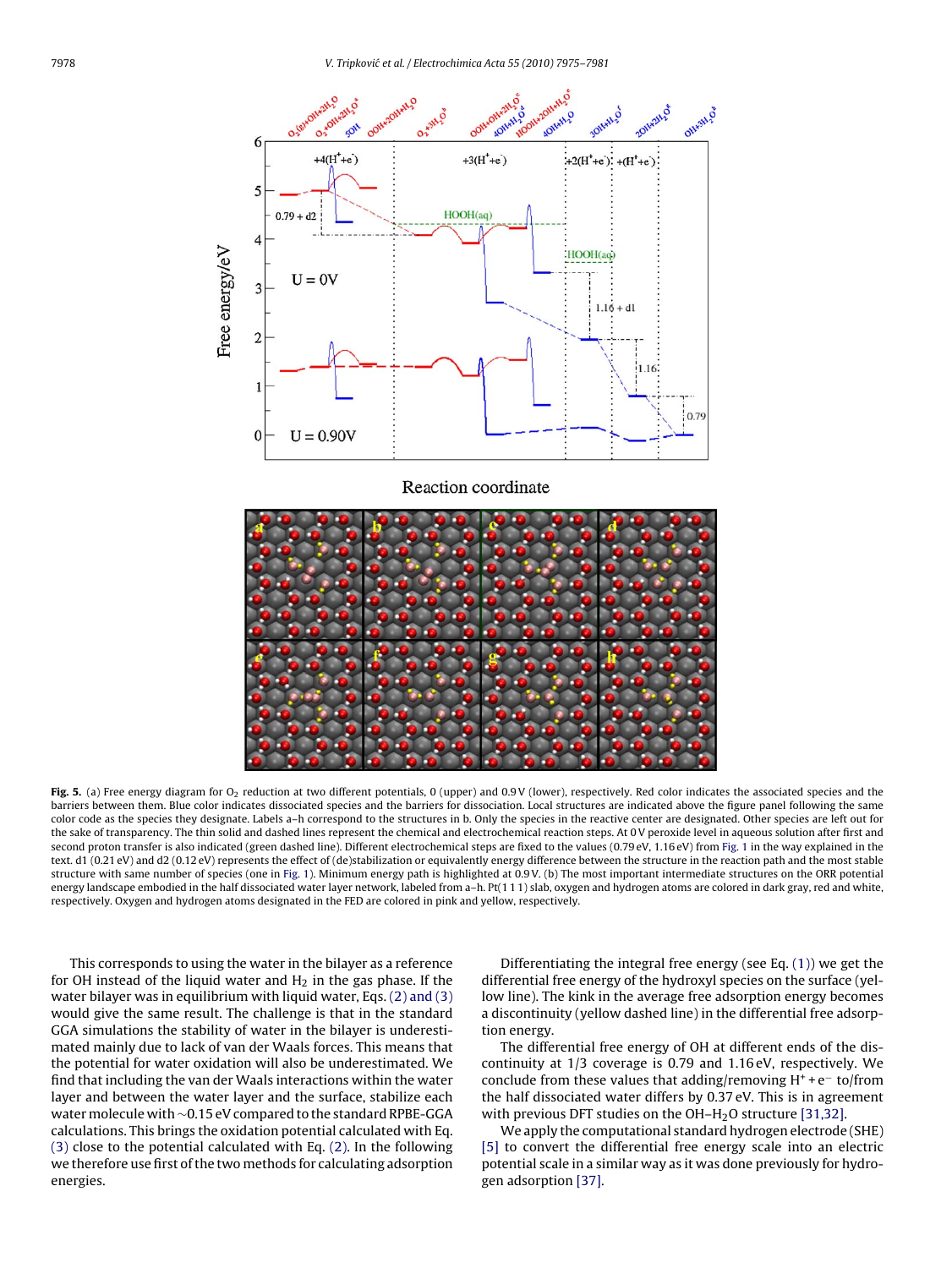<span id="page-4-0"></span>

Reaction coordinate

Fig. 6. Simplified free energy diagram for O<sub>2</sub> reduction at 0V (upper) and 0.9V (lower) potential. The most stable states in each electrochemical step together with the minimum reaction barrier for splitting the O–O bond are indicated. Electrochemical reduction steps are separated by dashed vertical lines**.** Barriers for proton transfer to the reaction center in the electrochemical steps (0.26 eV) are indicated with dashed black lines

In that way, [Fig. 1](#page-1-0) can be interpreted as the potential needed to oxidize the  $OH-H<sub>2</sub>O$  layer at a given coverage. We will use the differential free energy of hydroxyl at both ends of the discontinuity in [Fig. 1](#page-1-0) to fix the free energy levels of the different electrochemical steps in the FEDs in [Figs. 5 and 6.](#page-3-0)

#### 3.2. Charge transfer and surface diffusion

Before discussing the ORR mechanism in detail, a few issues regarding proton transfer and surface diffusion will be addressed. The half dissociated water network on the surface can also be viewed as the inner Helmholtz plane in the classical description of the double layer. In this picture the diffuse part or the outer Helmholtz plane of the double layer is set up between a charged water layer and the half dissociated water layer on the surface. Most of the potential drop will take place in the inner Helmholtz plane, because experimental isotherm obtained from integrated CV measurements for Pt(1 1 1) agrees well with the simple binding model of OH on the surface [\[29\]. T](#page-6-0)herefore surface charge will not be significantly affected by proton concentration in the charged second water layer, opposite to what was found in the hydrogen evolution/oxidation region [\[38\]. I](#page-6-0)n order to mimic proton transfer at high potentials relevant for ORR one has to use very large simulation cells.

We simulate the reduction of the half dissociated water layer in the following approximate way. The largest unit cells we are able to model correspond to 0.79 V (equilibrium potential). In [Fig. 2](#page-1-0) we present results at three different potentials. For the point at the equilibrium (green line) we find a barrier of 0.26 eV for proton transfer. We note that a previous DFT study also found a low additional barrier for proton transfer to adsorbed oxygen molecule on Pt(1 1 1) surface [\[10\]. T](#page-5-0)ransfer coefficient for this charge transfer reaction is found to be 0.5, and since this is the only step that is potential dependent in the ORR, this will be the overall charge transfer coefficient. This result agrees perfectly with the experimental value of 0.5 [\[41\].](#page-6-0)

Proton diffusion parallel to the surface occurs readily through interchange of hydrogen bonds within the water network. We get a 0.09 eV barrier for proton diffusion in the dissociated water network. Very low diffusion barriers have also been reported elsewhere [\[39\]. I](#page-6-0)n [Fig. 3](#page-1-0) we show the influence of an electric field on the transition state energy for the proton diffusion. We found very small changes of 0.01 eV in the activation energy in the large electric field range between <sup>−</sup>0.4 and +0.4 V Å−1. Therefore we consider proton diffusion as a field and potential-independent step.

We will take the larger of the two barriers (0.26 eV) for the barrier needed to transport proton from the bulk water to the specific site on the surface where ORR takes place. This barrier will be used in the last part of this section to construct simplified FED in Fig. 6.

# 3.3. Reaction path model

A schematic illustration of the proposed reaction mechanism is shown in [Fig. 4. C](#page-2-0)harge transfer is decoupled from the surface reaction in the following way: (1) a proton is transferred to OH somewhere on the surface where it picks up an electron; (2) the proton can then diffuse independently of the potential to the adsorbed oxygen molecule; and (3) reduce it. This process is repeated four times until the oxygen molecule has been reduced to two water molecules. The potential dependent charge transfer reaction is the same in all four steps with a rather small additional barrier (0.26 eV). We note that direct transfer of a proton to the adsorbed oxygen could also be a possible route, but this would only reduce the barrier relative to what is found in this paper. Since this barrier is already small enough, this will not affect conclusions of this study.

## 3.4. The free energy diagram

[Fig. 5](#page-3-0) is constructed from the adsorption energies of different ORR species and the differential free energy of OH. Since ORR is taking place just on specific sites on the surface, we assume that the global OH coverage remains constant. Therefore by locally changing OH coverage as a consequence of ORR, we can just infinitesimally move away from the global surface coverage of 1/3 ML of OH. We analyze the free energy diagram at  $U = 0$  V backwards, starting from the last electrochemical step. The difference between the two states in the last electrochemical step is set to 0.79 eV, or the lower value in the discontinuity in [Fig. 1. T](#page-1-0)his value corresponds to a subtraction of one H<sup>+</sup> and e<sup>−</sup> from H<sub>2</sub>O at local OH coverage below 1/3 ML and forming the half dissociated water network, hence infinitesimally increasing the global OH coverage to 1/3 ML. In other words, water dissociation will become feasible at potentials greater than 0.79 V. In the same way are the second and the third electrochemical step set to 1.16 eV; the value at the other end of discontinuity, since we are now removing one  $H^+ + e^-$  and hence increasing the OH coverage infinitesimally above 1/3 ML. The fourth electrochemical step is set to 0.79 eV between the two states with the adsorbed oxygen on the surface under different local OH coverage. Again this is because we remove one H+ + e<sup>−</sup> near the adsorbed oxygen molecule where both states are below 1/3 ML of OH coverage. States that we get from our reaction mechanism can have different orientation of adsorbed species on the surface than the most stable structures with the same species. Therefore one also needs to correct for the difference between the most stable structure with certain OH coverage (ones in [Fig. 1\)](#page-1-0) and the ones obtained as a product of the reaction mechanism in the FED (d1 and d2 in [Fig. 5\).](#page-3-0)

First, we construct the FED at 0 V. We can obtain the FED at any desired potential by shifting the relative positions of all states at  $U = 0$ V by the chemical potential of the electrons. We shift the states to 0.9 V potential since this is a potential relevant for ORR and within the potential window where the half dissociated water layer is stable.

The  $O_2$  adsorption will be the first step in the FED. The  $O_2$  level in the gas phase is fixed to a value of 4.92 eV compared to the liquid water and hydrogen in the gas phase. This value corresponds to a maximum work one can get out from the system.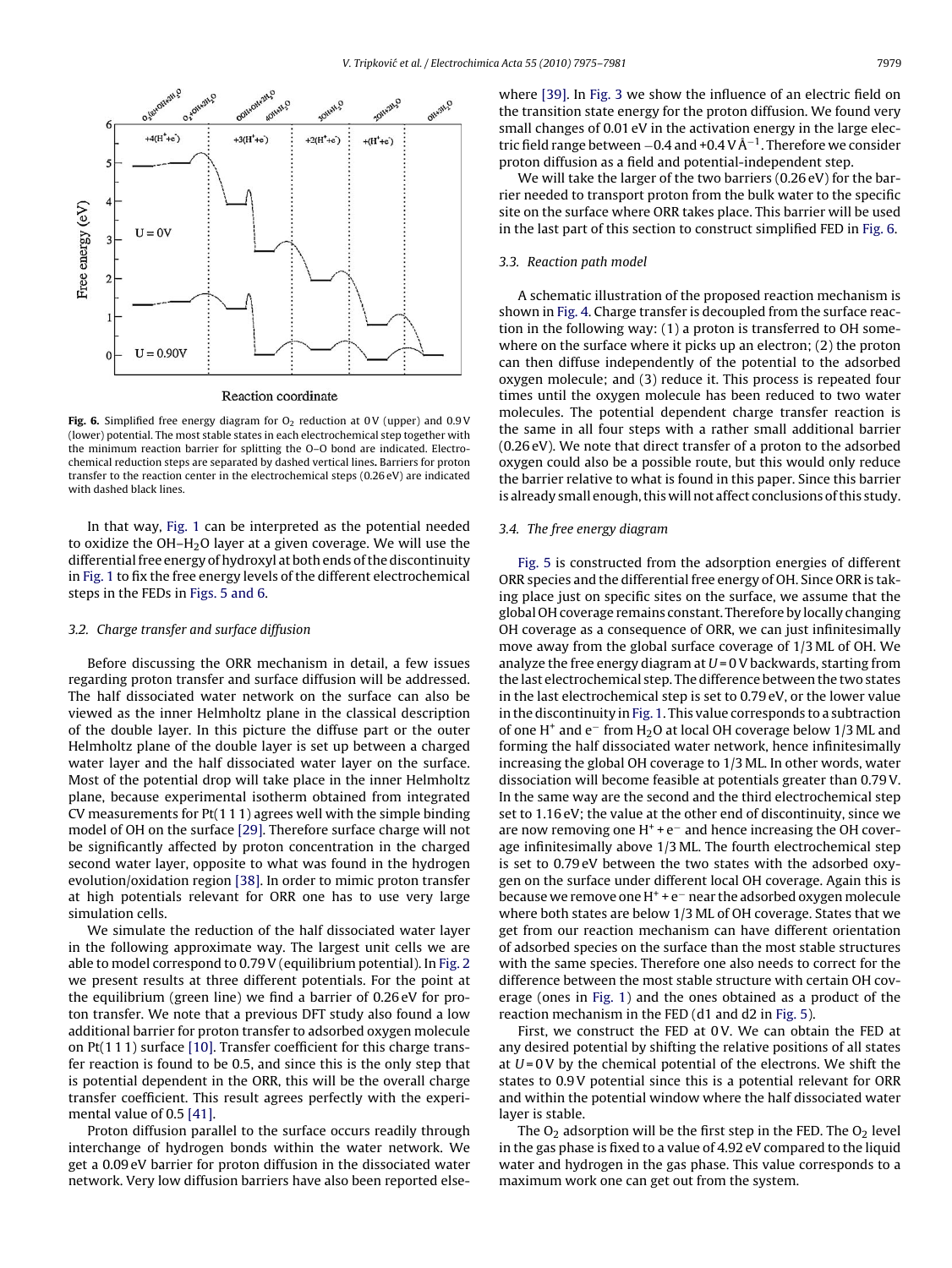<span id="page-5-0"></span>There are two possible reaction paths after initial  $O<sub>2</sub>$  adsorption.  $O_2$  can either react with one proton and electron from the surrounding water molecules to form OOH, or dissociate. The relative stability of the  $O_2$  and OOH depends on the local OH coverage. After proton transfer to the OH in the vicinity of  $O_2$ , dissociation becomes more facile. This is related to water at the surface being a stronger proton donor than OH [\[31,32\]. D](#page-6-0)issociation barriers and bond lengths depending on the number of hydrogen bonds coordinated to the most stable oxygen species are tabulated in [Table 1. F](#page-2-0)or O–O bond scission compared to the most stable intermediate, we get the lowest barrier to be 0.37 eV which is considerably less than 0.73 eV we find on the bare Pt(1 1 1) surface. If we include the electric field correction for transition state for  $O<sub>2</sub>$  dissociation at 0.9 V from Ref. [\[40\], b](#page-6-0)arrier will shift upwards by additional 0.06 eV.

OOH species can further react with nearby water molecules to form HOOH. This reaction step is energetically unfavorable which is in agreement with rotating ring disc experiments where only traces of peroxide are present at ORR relevant potentials [\[41\]. T](#page-6-0)he hydrogen peroxide energy level in aqueous solution [\[42\]](#page-6-0) is also indicated for comparison with the green dashed line in the second and the third panel in [Fig. 5. D](#page-3-0)ifference between the two peroxide levels in aqueous solution is 0.79 eV due to the way the FED was constructed.

This analysis confirms our previous established thermodynamically picture that OOH is the most stable reaction intermediate after first reduction step. As a product of O–O bond scission we can either get O or 2OH since the nearest water molecules can donate a hydrogen atom to oxygen to form 2OH. We find very similar reaction energies and activation barriers for these two mechanisms. This is a result of simple scaling relationships that exist between different oxygen species based on the number of bonds each species has to the surface [4,43]. Consequently the difference in the free energy between O and 2OH is independent on material.

The following three consecutive electrochemical steps are simple proton transfer steps. In the final structure there is one more water molecule due to an extra hydrogen atom sitting on top of one OH in the half dissociated water layer. This additional water molecule can be readily replaced by  $O<sub>2</sub>$  [\[44\], t](#page-6-0)hus completing the catalytic cycle.

The barrier for breaking the oxygen–oxygen bond is potential independent, which means that it will not show up in comparing activities at different potentials. This is the reason why the analysis based on the intermediates binding gives qualitatively correct polarizations curves [2]. However, the barrier might change when the catalyst is changed, this could affect the previously established volcano curves. We speculate that less reactive catalysts might be predicted too active compared to Pt without explicitly including the kinetics.

The most stable intermediate in each electrochemical step is shown in [Fig. 6, a](#page-4-0) simplified version of [Fig. 5. T](#page-3-0)he minimum energy barrier for OOH dissociation is also indicated as well as the barriers for charge transfer between different electrochemical steps. At U = 0.9 V from [Fig. 6](#page-4-0) OOH formation and OH removal step have very similar barriers. We speculate that inclusion of more water (larger unit cells) could slightly stabilize OOH and OH at surface. Any stabilization would reduce the barrier for OOH dissociation and increase the barrier for  $H<sub>2</sub>O$  formation. This is in agreement with previous theoretical results on  $Pt(1 1 1)$  [5], where the rate of OH removal determined the overall ORR activity.

# **4. Conclusions**

In summary we have calculated the reaction path and barriers for ORR on Pt(1 1 1). We would like to highlight that this approach differs from others in that we take explicitly into account the half dissociated water layer on the surface. All ORR intermediates are modeled within this water network, where water is not just accounted for stabilization effect it exerts on surface intermediates, but also it is directly involved in the reaction mechanism. We have constructed differential adsorption energy diagram and we have determined the most stable surface structure at potentials of interest for ORR reduction. We find that there is a discontinuity in the chemical potential at 1/3 ML of OH coverage which corresponds to energy needed for removing one extra hydrogen atom from the half dissociated water layer network. From this we have constructed the FED for  $O_2$  reduction on Pt(111) at 0.9V. The results are in agreement with the previously established picture that on Pt(111), OH reduction is the potential determining step. We find that the most stable species after first proton transfer is OOH with moderately potential-independent dissociation barrier of 0.37 eV. We have also shown that  $O<sub>2</sub>$  reduction proceeds via a so-called direct pathway, with negligible amount of peroxide produced in agreement with experimental observation [\[41\]. W](#page-6-0)e showed that there are only small reaction barriers for proton transfer and subsequent surface diffusion. This allowed us to deconvolute the overall reaction into potential dependent charge transfer to the surface and potential-independent proton transfer parallel to the surface. Since the barriers are small we can treat the potential dependent step to be the same for all four electron transfer reactions.We consider surface proton transfer to the ORR intermediates via half dissociated water network. Direct transfer of proton to one of the ORR intermediates could yield smaller barrier, however, since the barriers for the transfer via surface are already small, this will not affect the conclusions of this study.

#### **Acknowledgements**

CAMD is funded by the Lundbeck foundation. The Catalysis for Sustainable Energy initiative is funded by the Danish Ministry of Science, Technology and Innovation. This work was supported by the Danish Center for Scientific Computing. Support from the Danish Council for Technology and Innovation's FTP program and the Strategic Electrochemistry Research Center is acknowledged.

#### **References**

- [1] H.A. Gasteiger, S.S. Kocha, B. Sompalli, F.T. Wagner, Appl. Catal. B: Environ. 56  $(2005)$  9.
- [2] J. Rossmeisl, G.S. Karlberg, T. Jaramillo, J.K. Nørskov, Faraday Discuss. 140 (2008) 337.
- [3] J.X. Wang, N.M. Markovic, R.R. Adzic, J. Phys. Chem. B 108 (2004) 4127.
- J. Rossmeisl, Á. Logadóttir, J.K. Nørskov, Chem. Phys. 319 (2005) 178. [5] J.K. Nørskov, J. Rossmeisl, A. Logadottir, L. Lindqvist, J.R. Kitchin, T. Bligaard, H.
- Jónsson, J. Phys. Chem. B 108 (2004) 17886.
- [6] J. Rossmeisl, Z.-W. Qu, H. Zhu, G.-J. Kroes, J.K. Nørskov, J. Electroanal. Chem. 607 (2007) 83.
- [7] V.R. Stamenkovic, B.S. Moon, K.J.J. Mayrhofer, P.N. Ross, N.M. Markovic, J. Rossmeisl, J. Greeley, J.K. Nørskov, Angew. Chem. Int. Ed. 45 (2006) 2897.
- J. Greeley, I.E.L. Stephens, A.S. Bondarenko, T.P. Johansson, H.A. Hansen, T.F. Jaramillo, J. Rossmeisl, I. Chorkendorff, J.K. Nørskov, Nat. Chem. 1 (2009) 552. [9] U. Nilekar, M. Mavrikakis, Surf. Sci. 602 (2008) 89.
- [10] M.J. Janik, C.D. Taylor, M. Neurock, J. Electrochem. Soc. 156 (2009) 126.
- [11] H.A. Hansen, J. Rossmeisl, J.K. Nørskov, Phys. Chem. Chem. Phys. 10 (2008) 3722.
- [12] B. Hammer, L.B. Hansen, J.K. Nørskov, Phys. Rev. B 59 (1999) 7413.
- [13] H.J. Monkhorst, J.D. Pack, Phys. Rev. B 13 (1976) 5188.
- D. Vanderbilt, Phys. Rev. B 41 (1990) 7892
- [15] H. Jónsson, G. Mills, K.W. Jacobsen, in: B.J. Berne, G. Ciccotti, D.F. Coker (Eds.), Classical and Quantum Dynamics in Condensed Phase Simulations, World Scientific, Singapore, 1998.
- [16] G. Henkelman, H. Jónsson, J. Chem. Phys. 113 (2000) 9978.
- [17] M. Dion, H. Rydberg, E. Schröder, D.C. Langreth, B.I. Lundqvist, Phys. Rev. Lett. 92 (2004) 246401.
- [18] Y. Zhang, W. Yang, Phys. Rev. Lett. 80 (1998) 890.
- [19] Dacapo pseudopotential code, URL: <https://wiki.fysik.dtu.dk/dacapo>, Center for Atomic Scale Materiale Design (CAMD), Technical University of Denmark, Lyngby.
- [20] J.J. Mortensen, L.B. Hansen, K.W. Jacobsen, Phys. Rev. B 71 (2005) 035109.